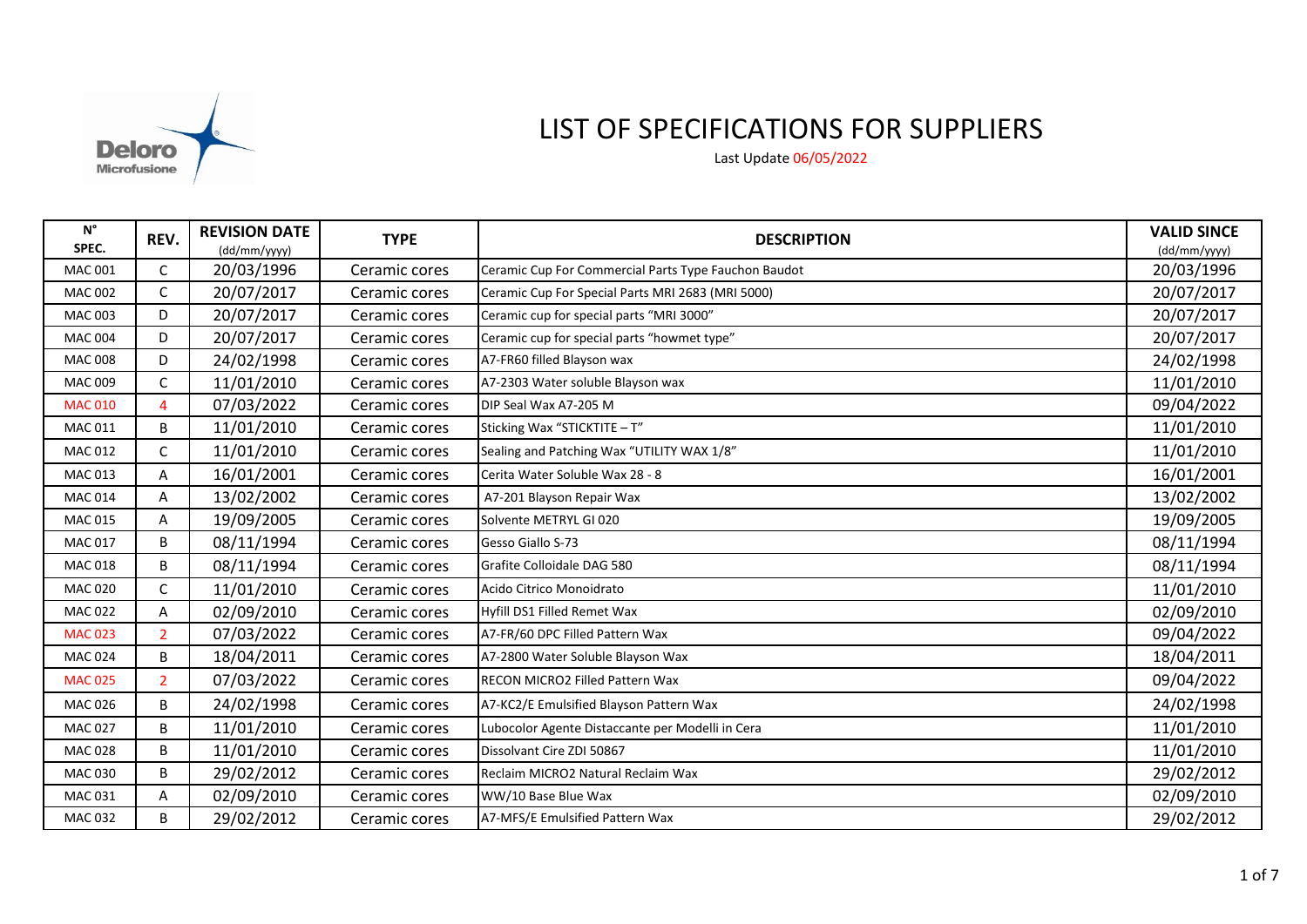| <b>MAC 033</b> | $\mathbf{1}$ | 19/11/2021 | Ceramic cores              | General Purchase Specification for Ceramic Cores                   | 25/01/2022 |
|----------------|--------------|------------|----------------------------|--------------------------------------------------------------------|------------|
| <b>MAC 034</b> | 0            | 12/02/2019 | Ceramic cores              | Ceramic Core code 12339                                            | 12/02/2019 |
| MAC 035        | $\mathbf{1}$ | 14/05/2019 | Ceramic cores              | Ceramic Core code 12342                                            | 14/05/2019 |
| <b>MAC 036</b> | 0            | 09/03/2020 | Ceramic cores              | Ceramic Core code 12340                                            | 09/03/2020 |
| <b>MAC 038</b> | 0            | 26/11/2019 | Ceramic cores              | Ceramic Core code 12343                                            | 26/11/2019 |
| <b>MAC 041</b> | 0            | 17/02/2020 | Ceramic cores              | Ceramic Core code 12345                                            | 17/02/2020 |
| <b>MAC 042</b> | $\mathbf{1}$ | 05/10/2020 | Ceramic cores              | Ceramic Core code 12344                                            | 05/10/2020 |
| <b>MAC 043</b> | 0            | 17/02/2020 | Ceramic cores              | Ceramic Core code 12346                                            | 17/02/2020 |
| <b>MAC 044</b> | 0            | 10/04/2020 | Ceramic cores              | Ceramic Core code 12348                                            | 10/04/2020 |
| <b>MAC 045</b> | 0            | 17/04/2020 | Ceramic cores              | Ceramic Core code 12347-01 LE                                      | 17/04/2020 |
| <b>MAC 046</b> | 0            | 17/04/2020 | Ceramic cores              | Ceramic Core code 12347-02 TE                                      | 17/04/2020 |
| <b>MAC 048</b> | 0            | 29/06/2021 | <b>Auxiliary Materials</b> | P15-XF Filled Pattern Wax                                          | 29/06/2021 |
| <b>MAC 049</b> | $\mathbf{0}$ | 07/03/2022 | <b>Auxiliary Materials</b> | A7-207 DIP SEAL WAX                                                | 09/04/2022 |
| <b>MAC 050</b> | $\mathbf{0}$ | 07/03/2022 | <b>Auxiliary Materials</b> | A7-AD/15 ADHESIVE WAX                                              | 09/04/2022 |
| <b>MAC 051</b> | $\mathbf{0}$ | 07/03/2022 | <b>Auxiliary Materials</b> | A7-FR/38 FILLED WAX                                                | 09/04/2022 |
| <b>MAF 002</b> | C            | 09/09/2011 | <b>Auxiliary Materials</b> | CERAMIC FIBER (SUPERWOOL BLANKET 607)                              | 09/09/2011 |
| MAF 003        | Α            | 22/04/1993 | <b>Auxiliary Materials</b> | REFRACTORY CEMENT TASIL 301                                        | 22/04/1993 |
| <b>MAF 004</b> | C            | 01/02/1996 | <b>Auxiliary Materials</b> | CEMENTO REFRATTARIO TUNDISH 4                                      | 01/02/1996 |
| <b>MAF 005</b> | $\mathsf C$  | 01/02/1996 | <b>Auxiliary Materials</b> | CEMENTO REFRATTARIO NERO TIXOCOL 300                               | 01/02/1996 |
| <b>MAF 006</b> | C            | 17/07/1995 | <b>Auxiliary Materials</b> | CEMENTO REFRATTARIO ZIRCOTIX                                       | 17/07/1995 |
| MAF 007        | Α            | 17/07/1995 | <b>Auxiliary Materials</b> | CROGIOLI IN GRAFITE ( LAVAGGIO FORNI )                             | 17/07/1995 |
| MAF 009        | Α            | 17/07/1995 | <b>Auxiliary Materials</b> | SODIO SILICATO                                                     | 17/07/1995 |
| <b>MAF 010</b> | B            | 21/07/1994 | <b>Auxiliary Materials</b> | HOWMET ZIRCONIA CRUCIBLES                                          | 21/07/1994 |
| <b>MAF 011</b> | B            | 21/07/1994 | <b>Auxiliary Materials</b> | MORGANITE ZIRCONIA CRUCIBLES                                       | 21/07/1994 |
| MAF 012        | B            | 21/07/1994 | <b>Auxiliary Materials</b> | WILLAN ZIRCONIA CRUCIBLES                                          | 21/07/1994 |
| MAF 013        | В            | 05/09/1994 | <b>Auxiliary Materials</b> | CRUCIBLES BACK-UP ZIRCOA 1859 (VACUUM FURNACE)                     | 05/09/1994 |
| <b>MAF 014</b> | C            | 12/12/1994 | <b>Auxiliary Materials</b> | <b>ESAMINA</b>                                                     | 12/12/1994 |
| <b>MAF 015</b> | B            | 12/12/1994 | <b>Auxiliary Materials</b> | SEGATURA                                                           | 12/12/1994 |
| <b>MAF 016</b> | A            | 24/01/1994 | <b>Auxiliary Materials</b> | <b>EXOTHERMIC POWDER</b>                                           | 24/01/1994 |
| <b>MAF 017</b> | Α            | 25/01/1994 | <b>Auxiliary Materials</b> | HIGH TEMPERATURE GREEN TEXTILE                                     | 25/01/1994 |
| <b>MAF 018</b> | B            | 02/08/1996 | <b>Auxiliary Materials</b> | LADLE REFRACTORY MIXTURE AND CRUCIBLE BACK-UP FOR TILTING FURNACES | 02/08/1996 |
| MAF 019        | В            | 05/09/1994 | <b>Auxiliary Materials</b> | CRUCIBLE BACK-UP PAG MIX (ROLL-OVER FURNACES)                      | 05/09/1994 |
| <b>MAF 020</b> | A            | 22/07/1994 | <b>Auxiliary Materials</b> | CRUCIBLE BACK UP PYROPROTEX (TILTING FURNACES)                     | 22/07/1994 |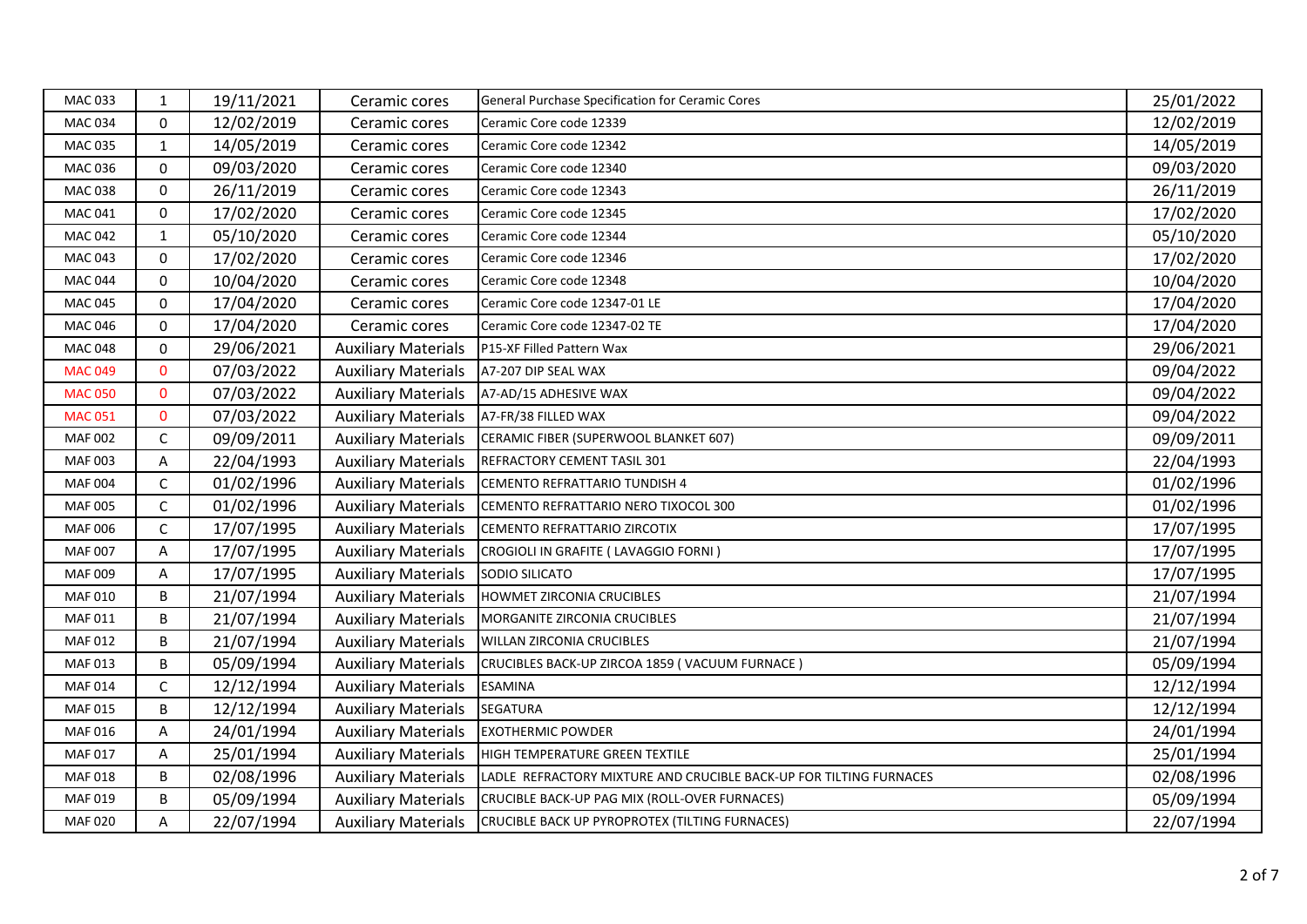| <b>MAF 021</b> | Α            | 17/07/1995 | <b>Auxiliary Materials</b> | SLAG OFF 210                                                                           | 17/07/1995 |
|----------------|--------------|------------|----------------------------|----------------------------------------------------------------------------------------|------------|
| MAF 022        | Α            | 17/07/1995 | <b>Auxiliary Materials</b> | ISOLAC (DISTACCANTE PER LINGOTTIERE)                                                   | 17/07/1995 |
| <b>MAF 023</b> | А            | 24/07/2012 | <b>Auxiliary Materials</b> | ANNULLED IN DATE 30/11/2021 AND REPLACED BY MAF 025 Rev.0                              | 24/07/2012 |
| <b>MAF 024</b> | А            | 24/07/2012 | <b>Auxiliary Materials</b> | ANNULLED IN DATE 30/11/2021 AND REPLACED BY MAF 025 Rev.0                              | 24/07/2012 |
| MAF 025        | $\mathbf 0$  | 30/11/2021 | <b>Auxiliary Materials</b> | <b>SUPERWOOL BLANKEt PLUS</b>                                                          |            |
| <b>MAR 001</b> | $\mathsf E$  | 02/09/2010 | <b>Auxiliary Materials</b> | Zircon flour 325 mesh                                                                  | 02/09/2010 |
| <b>MAR 003</b> | B            | 13/11/1995 | <b>Auxiliary Materials</b> | Tabular aluminia 14/28 mesh                                                            | 13/11/1995 |
| <b>MAR 004</b> | D            | 28/11/1995 | <b>Auxiliary Materials</b> | White fused aluminia 120 mesh                                                          | 28/11/1995 |
| <b>MAR 007</b> | D            | 11/01/2010 | <b>Auxiliary Materials</b> | Molochite 16/30 mesh DD                                                                | 11/01/2010 |
| <b>MAR 008</b> | $\mathsf{C}$ | 11/01/2010 | <b>Auxiliary Materials</b> | Molochite flour -200 mesh                                                              | 11/01/2010 |
| <b>MAR 009</b> | E            | 11/01/2010 | <b>Auxiliary Materials</b> | Dow latex                                                                              | 11/01/2010 |
| <b>MAR 014</b> | F.           | 11/01/2010 | <b>Auxiliary Materials</b> | Cerametal 0.5/1 mm                                                                     | 11/01/2010 |
| <b>MAR 015</b> | D            | 11/01/2010 | <b>Auxiliary Materials</b> | Zircon sand                                                                            | 11/01/2010 |
| <b>MAR 016</b> | F.           | 11/01/2010 | <b>Auxiliary Materials</b> | Fused silica 120 mesh                                                                  | 11/01/2010 |
| <b>MAR 017</b> | 4            | 23/03/2022 | <b>Auxiliary Materials</b> | SM 30 Ludox- colloidal silica                                                          | 24/03/2022 |
| <b>MAR 018</b> | D            | 11/01/2010 | <b>Auxiliary Materials</b> | Primcote binder R.&R.                                                                  | 11/01/2010 |
| MAR 019        | C            | 11/01/2010 | <b>Auxiliary Materials</b> | Polistirolo in sfere                                                                   | 11/01/2010 |
| <b>MAR 020</b> | D            | 11/01/2010 | <b>Auxiliary Materials</b> | AK3 binder basico                                                                      | 11/01/2010 |
| <b>MAR 022</b> | D            | 11/01/2010 | <b>Auxiliary Materials</b> | Fused silica 200 mesh                                                                  | 11/01/2010 |
| <b>MAR 024</b> | D            | 11/01/2010 | <b>Auxiliary Materials</b> | Wet.in - wetting agent                                                                 | 11/01/2010 |
| <b>MAR 028</b> | B            | 11/01/2010 | <b>Auxiliary Materials</b> | Molochite 50/80                                                                        | 11/01/2010 |
| <b>MAR 029</b> | B            | 11/01/2010 | <b>Auxiliary Materials</b> | Alcool etilico                                                                         | 11/01/2010 |
| <b>MAR 030</b> | B            | 11/01/2010 | <b>Auxiliary Materials</b> | Acido cloridrico                                                                       | 11/01/2010 |
| <b>MAR 031</b> | Α            | 11/01/2010 | <b>Auxiliary Materials</b> | Molochite Flour -120                                                                   | 11/01/2010 |
| <b>MAR 034</b> | B            | 11/01/2010 | <b>Auxiliary Materials</b> | Acqua deionizzata                                                                      | 11/01/2010 |
| <b>MAR 035</b> | 1            | 23/03/2022 | <b>Auxiliary Materials</b> | Burst 100                                                                              | 24/03/2022 |
| <b>MAR 036</b> | B            | 11/01/2010 | <b>Auxiliary Materials</b> | Levasil 200 A/40%- colloidal silica                                                    | 11/01/2010 |
| <b>MAR 037</b> | B            | 11/01/2010 | <b>Auxiliary Materials</b> | PX30 Ludox- colloidal silica                                                           | 11/01/2010 |
| <b>MAR 038</b> | A            | 09/01/2017 | <b>Auxiliary Materials</b> | <b>Cobalt Aluminate Flour</b>                                                          | 09/01/2017 |
| <b>MAR 039</b> | $\mathbf 0$  | 23/03/2022 | <b>Auxiliary Materials</b> | Zircon Prime Flour Calcinated - 325                                                    | 24/03/2022 |
| <b>MAR 040</b> | $\mathbf 0$  | 23/03/2022 | <b>Auxiliary Materials</b> | Remet V12+                                                                             | 24/03/2022 |
| STA 001        | $\mathbf{1}$ | 02/10/2019 | <b>NDT</b>                 | TARATURA DI STRUMENTI FOTOMETRICINupplier Calibration Requirements - Photometric Tools | 02/10/2019 |
| <b>STA 002</b> | $\mathbf{0}$ | 09/07/2019 | <b>HIP</b>                 | HIP Process - General Requirements                                                     | 09/07/2019 |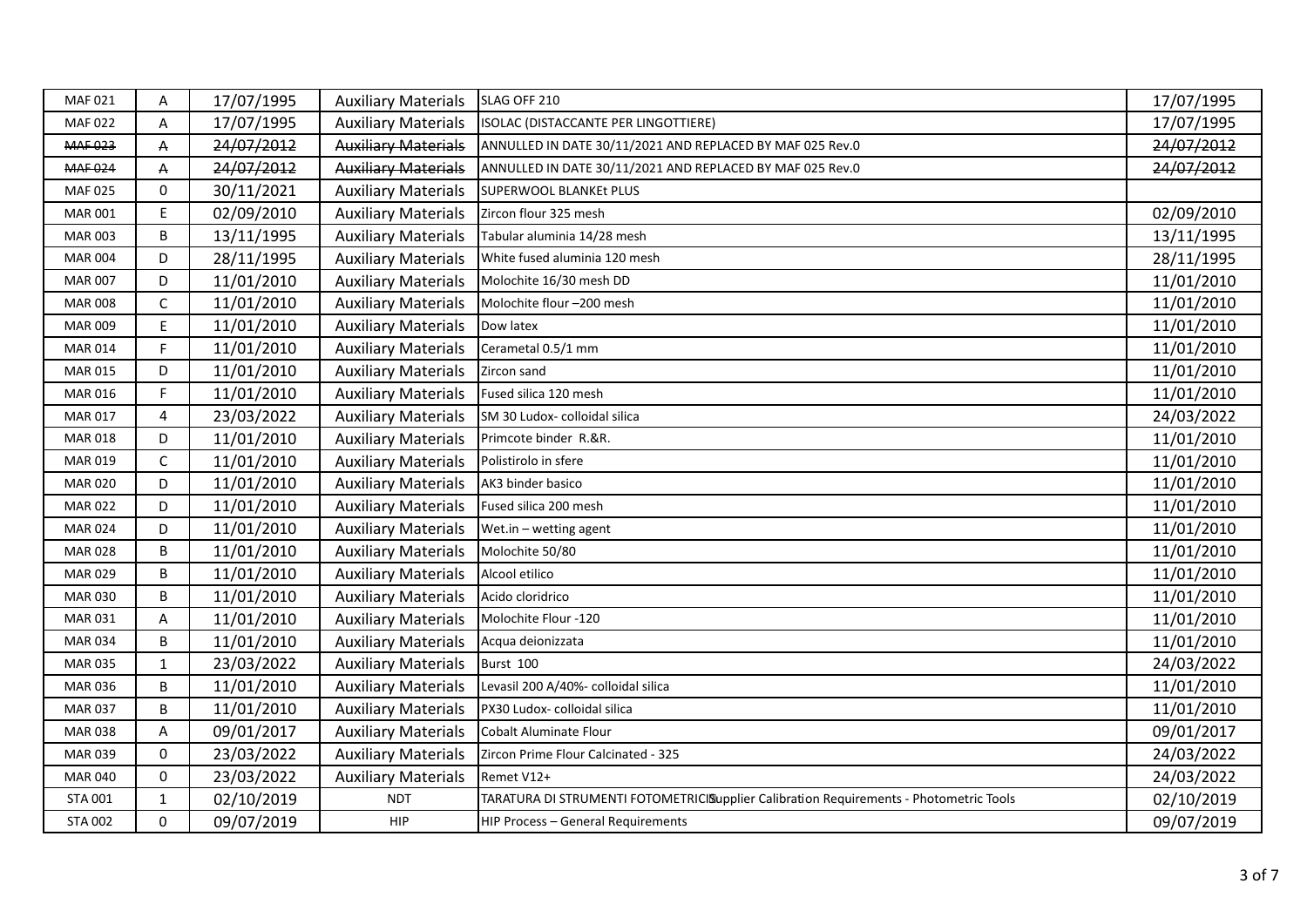| STA 003        | $\mathbf{1}$            | 04/11/2021 | <b>NDT</b> | PRODOTTI CONSUMABILI PER PT Supplier Requirements for Consumable PT                       | 05/11/2021 |
|----------------|-------------------------|------------|------------|-------------------------------------------------------------------------------------------|------------|
| <b>STA 004</b> | 0                       | 02/10/2019 | <b>NDT</b> | CONTROLLO BRILLANTEZZA PENETRANTE Supplier Check of Penetrant Brightness                  | 02/10/2019 |
| <b>STA 101</b> | 2                       | 28/09/2012 | HT / WLD   | Requisiti Tecnici di fornitura GAS ARGON Q                                                | 28/09/2012 |
| <b>STA 204</b> | 10                      | 07/03/2022 | Alloy      | Nickel base alloy for VACUUM investment vacuum castings INCONEL 718                       | 14/03/2022 |
| <b>STA 205</b> | 6                       | 07/03/2022 | Alloy      | Nickel base alloy for VACUUM investment castings MSRR7040 / NIMONIC C 263                 | 14/03/2022 |
| <b>STA 206</b> | 12                      | 07/03/2022 | Alloy      | Nickel base alloy for VACUUM investment castings RRMS 33017 (ex MSRR 7046)                | 14/03/2022 |
| <b>STA 209</b> | $\overline{7}$          | 09/05/2013 | Alloy      | Nickel base alloy for VACUUM investment castings INCONEL 792                              | 09/05/2013 |
| <b>STA 210</b> | $\overline{7}$          | 15/09/2011 | Alloy      | Nickel base alloy for VACUUM investment castings INCONEL 939                              | 15/09/2011 |
| <b>STA 211</b> | 22                      | 27/09/2021 | Alloy      | Nickel base alloy for VACUUM investment castings 70-30 INCONEL 738 LC                     | 30/09/2021 |
| <b>STA 214</b> | 6                       | 02/02/2012 | Alloy      | Nickel base alloy for VACUUM investment castings UDIMET 500                               | 02/02/2012 |
| <b>STA 215</b> | 12                      | 29/06/2017 | Alloy      | Nickel base alloy for VACUUM investment castings HASTELLOY X                              | 29/06/2017 |
| <b>STA 218</b> | 2                       | 19/10/2020 | Alloy      | Nickel base alloy for VACUUM castings INCONEL 713 LC                                      | 20/10/2020 |
| <b>STA 219</b> | 8                       | 16/03/2021 | Alloy      | Nickel base alloy for VACUUM investment castings 247 LC                                   | 16/03/2021 |
| <b>STA 222</b> | $\overline{2}$          | 20/05/2013 | Alloy      | Cobalt base alloy for VACUUM investment castings MAR M 509                                | 20/05/2013 |
| <b>STA 226</b> | 5                       | 27/08/2021 | Alloy      | Nickel base alloy for VACUUM investment castings INCONEL 939 MOD. / Weldable              | 28/08/2021 |
| <b>STA 227</b> | 6                       | 29/06/2017 | Alloy      | Cobalt base alloys for VACUUM investment castings FSX 414                                 | 29/06/2017 |
| <b>STA 228</b> | $\overline{\mathbf{3}}$ | 22/07/2020 | Alloy      | ANNULLED IN DATE 27/08/2021 AND REPLACED BY STA 226 Rev.5                                 | 28/08/2021 |
| <b>STA 230</b> | $\mathbf{1}$            | 02/02/2012 | Alloy      | Nickel base alloys for VACUUM investment castings UDIMET500 CONCAST                       | 02/02/2012 |
| <b>STA 241</b> | $\mathbf{0}$            | 03/02/2012 | Alloy      | Nickel base alloys for VACUUM investment castings EEQ 111                                 | 03/02/2012 |
| STA 242        | 4                       | 21/12/2020 | Alloy      | Nickel base alloys for investment vacuum castings PSM 116                                 | 22/12/2020 |
| <b>STA 243</b> | $\overline{2}$          | 29/06/2017 | Alloy      | IN738LC 50-50 VACUUM - ANNULLED                                                           | 29/06/2017 |
| <b>STA 252</b> | 5                       | 27/09/2011 | Alloy      | Cobalt base alloys for AIR investment castings STELLITE X 40                              | 27/09/2011 |
| <b>STA 253</b> | 16                      | 29/06/2017 | Alloy      | Nickel base alloys for AIR investment castings HASTELLOY X                                | 29/06/2017 |
| <b>STA 254</b> | 7                       | 08/10/2012 | Alloy      | Cobalt base alloys for AIR investment castings STELLITE X 45                              | 08/10/2012 |
| <b>STA 255</b> | 12                      | 29/06/2017 | Alloy      | Iron base alloys for AIR investment castings 17-4/PH                                      | 29/06/2017 |
| <b>STA 259</b> | 9                       | 08/05/2019 | Alloy      | Iron base alloys for AIR investment castings N 155                                        | 08/05/2019 |
| <b>STA 263</b> | 3                       | 20/10/2011 | Alloy      | Iron base alloys for AIR investment castings GX12CrNi2521 AISI310S                        | 20/10/2011 |
| <b>STA 264</b> | $\overline{7}$          | 11/10/2011 | Alloy      | Iron base alloys for AIR investment castings GX23CrMoV12.1                                | 11/10/2011 |
| <b>STA 265</b> | $\mathbf{1}$            | 25/01/2013 | Alloy      | Iron base alloys for AIR investment castings AISI302 AIR                                  | 25/01/2013 |
| <b>STA 267</b> | 5                       | 12/10/2011 | Alloy      | Iron base alloys for AIR investment castings AISI 304                                     | 12/10/2011 |
| <b>STA 290</b> | 4                       | 27/06/2013 | Alloy      | Iron base alloys for AIR investment castings FV 520 produced with AIR casting method      | 27/06/2013 |
| <b>STA 291</b> | 5                       | 05/03/2012 | Alloy      | Iron base alloys for AIR investment castings ALLOY 6517 produced with air casting process | 05/03/2012 |
| <b>STA 327</b> | 11                      | 29/06/2017 | Alloy      | Cobalt base alloys for AIR investment castings FSX 414 produced with VIM/AOD/CC method    | 29/06/2017 |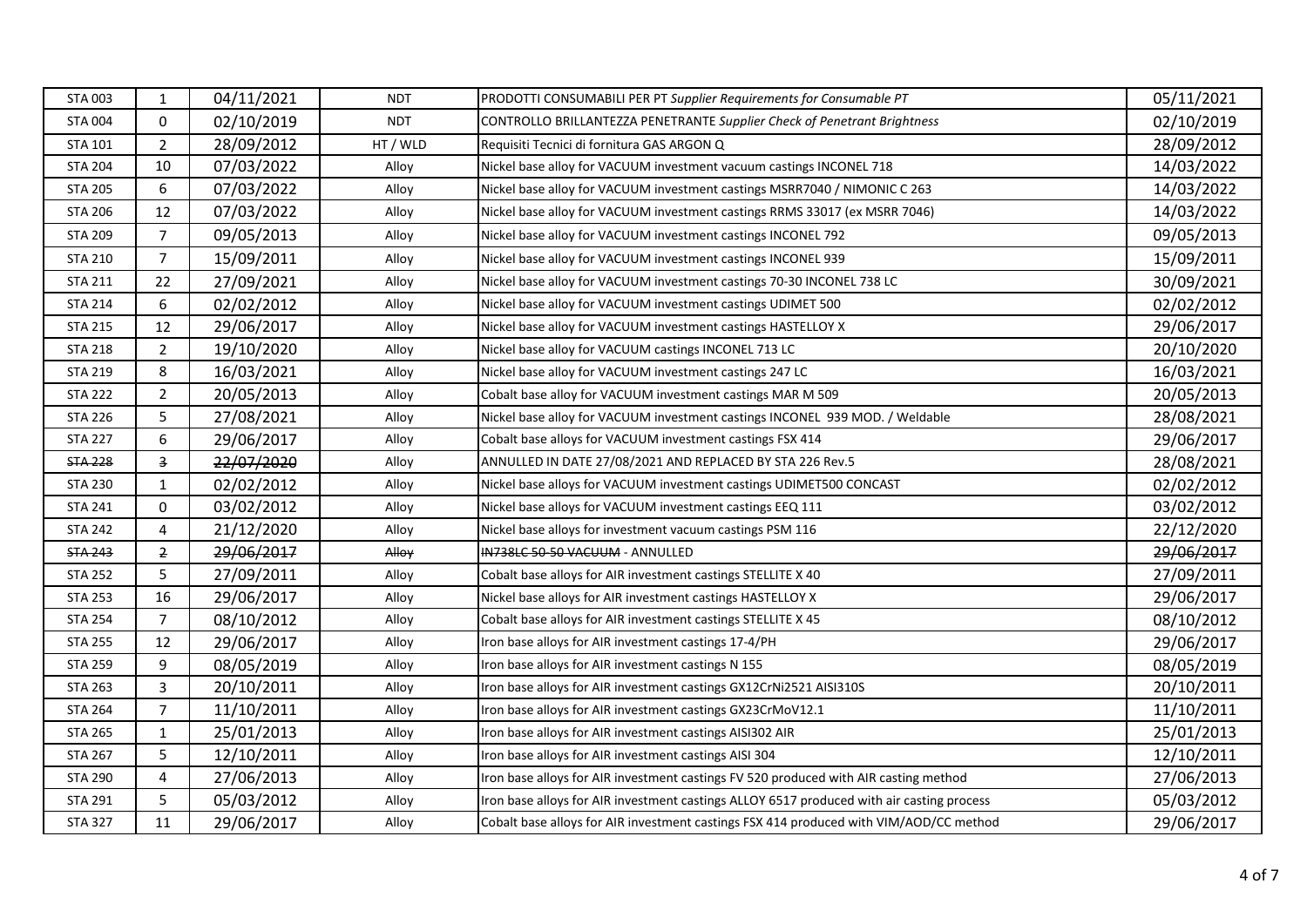| <b>STA 356</b> | $\overline{2}$ | 05/11/2004 | Alloy                 | Iron base alloys for AIR investment castings STG 13 TNI                                          | 05/11/2004 |
|----------------|----------------|------------|-----------------------|--------------------------------------------------------------------------------------------------|------------|
| STA 361        | $\overline{4}$ | 06/02/2013 | Alloy                 | Iron base alloys for AIR investment castings Z12C13                                              | 06/02/2013 |
| <b>STA 383</b> | $\overline{2}$ | 22/01/2013 | Alloy                 | Iron base alloy s for AIR investment castings TYPE AISI 347 - Z10CNNb18                          | 22/01/2013 |
| <b>STA 390</b> | 0              | 11/10/2011 | Alloy                 | Iron base alloys for AIR investment castings GX 23 CrMoV12-1 produced with AIM / AOD / CC method | 11/10/2011 |
| <b>STA 392</b> | $\mathbf 0$    | 20/10/2011 | Alloy                 | Iron base alloys for AIR investment castings FV520 produced with AIM / AOD / CC method           | 20/10/2011 |
| <b>STA 400</b> | $\overline{2}$ | 09/02/2021 | Alloy                 | Nickel base alloys for Investment castings RENE' 108                                             | 10/02/2021 |
| <b>STA 401</b> | 0              | 02/02/2016 | Alloy                 | Nickel base alloys for VACUUM investment castings GTD 241                                        | 02/02/2016 |
| <b>STA 402</b> | $\mathbf 0$    | 02/02/2016 | Alloy                 | Nickel base alloys for VACUUM investment castings GTD 262                                        | 02/02/2016 |
| <b>STA 403</b> | $\mathbf{0}$   | 11/05/2016 | Alloy                 | Nickel base alloys for VACUUM investment castings 50-50 GTD 141+                                 | 11/05/2016 |
| <b>STA 404</b> | $\mathbf 0$    | 13/06/2016 | Alloy                 | Nickel base alloys for VACUUM investment castings RENE' N2M                                      | 13/06/2016 |
| <b>STA 405</b> | $\theta$       | 15/11/2017 | Alley                 | Nickel base alloy for VACUUM investment castings INCONEL 792 (ANNULLED - SEE STA209)             | 15/11/2017 |
| STA 406        | $\mathbf 0$    | 13/03/2018 | Alloy                 | Nickel base alloy for VACUUM investment castings PSM 109                                         | 13/03/2018 |
| <b>STA 407</b> | $\mathbf{0}$   | 07/05/2018 | Alloy                 | Nickel base alloy for VACUUM investment castings 70-30 GTD 141+                                  | 07/05/2018 |
| <b>STA 408</b> | $\mathbf{0}$   | 16/03/2021 | Alloy                 | Nickel base alloy for VACUUM investment castings GTD 111                                         | 16/03/2021 |
| <b>TTE 001</b> | $\overline{2}$ | 08/10/2018 | <b>Heat Treatment</b> | <b>Solution Heat Treatment</b>                                                                   | 08/10/2018 |
| <b>TTE 002</b> | $\overline{2}$ | 08/10/2018 | <b>Heat Treatment</b> | Precipitation hardening                                                                          | 08/10/2018 |
| <b>TTE 003</b> | $\mathbf{1}$   | 27/02/2013 | <b>Heat Treatment</b> | Precipitation hardening                                                                          | 27/02/2013 |
| <b>TTE 004</b> | $\overline{2}$ | 14/12/2016 | <b>Heat Treatment</b> | Precipitation hardening                                                                          | 14/12/2016 |
| <b>TTE 005</b> | $\overline{2}$ | 11/11/2019 | <b>Heat Treatment</b> | <b>Solution Heat Treatment</b>                                                                   | 11/11/2019 |
| <b>TTE 006</b> | $\mathbf{1}$   | 07/03/2013 | <b>Heat Treatment</b> | Precipitation hardening                                                                          | 07/03/2013 |
| <b>TTE 007</b> | $\overline{2}$ | 17/01/2022 | <b>Heat Treatment</b> | <b>Solution Heat Treatment</b>                                                                   | 21/01/2022 |
| <b>TTE 008</b> | $\mathbf{1}$   | 04/03/2013 | <b>Heat Treatment</b> | <b>Solution Heat Treatment</b>                                                                   | 04/03/2013 |
| <b>TTE 009</b> | $\mathbf{1}$   | 05/11/2013 | <b>Heat Treatment</b> | <b>Solution Heat Treatment</b>                                                                   | 05/11/2013 |
| <b>TTE 010</b> | $\mathbf{1}$   | 13/12/2016 | <b>Heat Treatment</b> | <b>Solution Heat Treatment</b>                                                                   | 13/12/2016 |
| <b>TTE 011</b> | 0              | 19/10/2011 | <b>Heat Treatment</b> | <b>Solution Heat Treatment</b>                                                                   | 19/10/2011 |
| <b>TTE 012</b> | $\mathbf 0$    | 20/04/2012 | <b>Heat Treatment</b> | Omogeneization                                                                                   | 20/04/2012 |
| <b>TTE 013</b> | $\mathbf{1}$   | 22/06/2012 | <b>Heat Treatment</b> | Normalizing                                                                                      | 22/06/2012 |
| <b>TTE 014</b> | $\overline{2}$ | 22/06/2012 | <b>Heat Treatment</b> | Tempering                                                                                        | 22/06/2012 |
| <b>TTE 015</b> | 0              | 07/06/2012 | <b>Heat Treatment</b> | <b>Stress Relieve</b>                                                                            | 07/06/2012 |
| <b>TTE 016</b> | 0              | 27/02/2013 | <b>Heat Treatment</b> | Coating Simulation - Secondary Heat Treat                                                        | 27/02/2013 |
| <b>TTE 017</b> | $\mathbf{0}$   | 04/10/2013 | <b>Heat Treatment</b> | <b>Solution Heat Treatment</b>                                                                   | 04/10/2013 |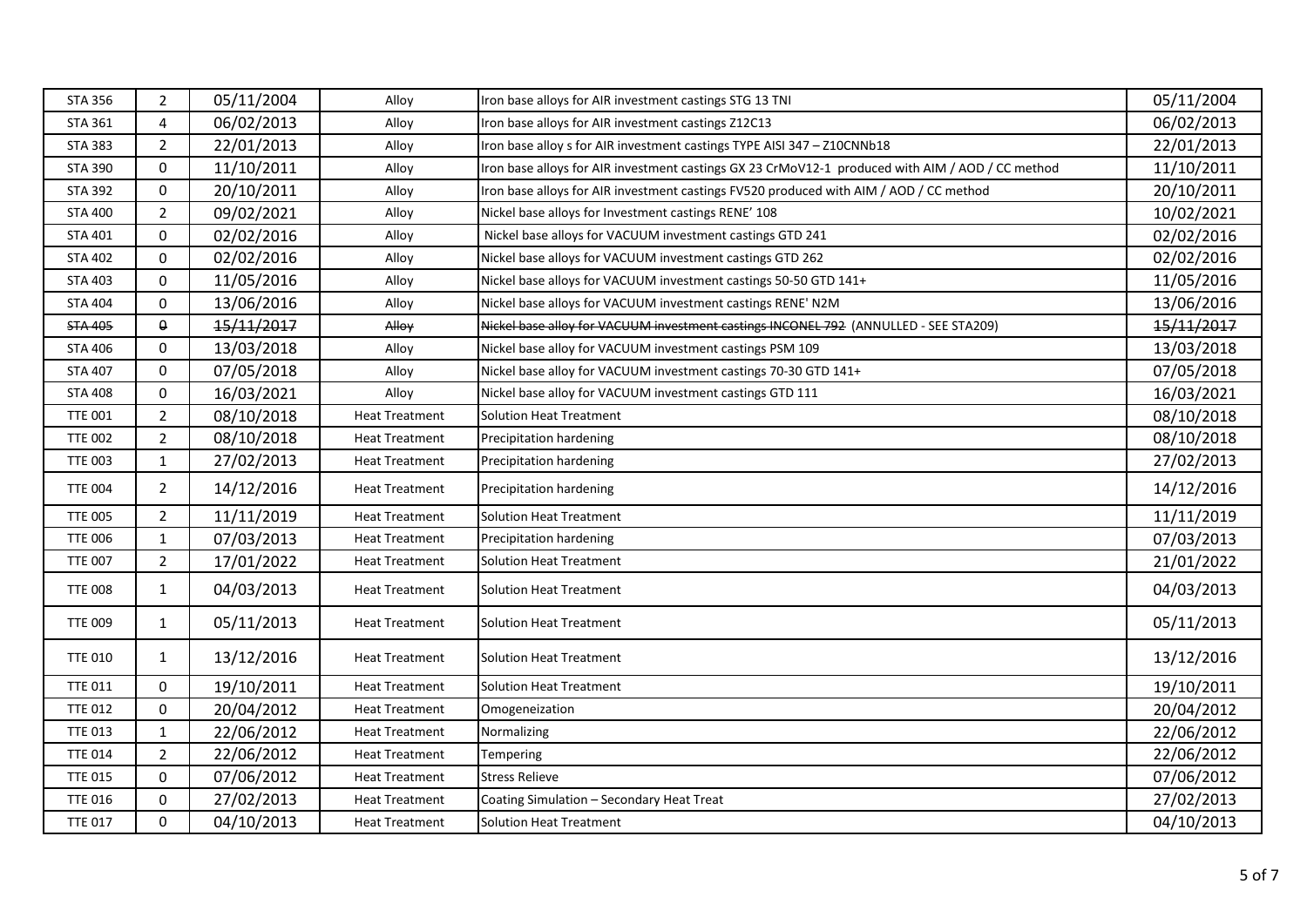| <b>TTE 018</b> | $\mathbf{0}$   | 10/10/2013 | <b>Heat Treatment</b> | Omogeneization                                  | 10/10/2013 |
|----------------|----------------|------------|-----------------------|-------------------------------------------------|------------|
| <b>TTE 019</b> | $\mathbf 0$    | 10/10/2013 | <b>Heat Treatment</b> | <b>Solution Heat Treatment</b>                  | 10/10/2013 |
| <b>TTE 020</b> | $\mathbf 0$    | 15/10/2013 | <b>Heat Treatment</b> | <b>Solution Heat Treatment</b>                  | 15/10/2013 |
| <b>TTE 021</b> | $\mathbf{1}$   | 07/11/2013 | <b>Heat Treatment</b> | <b>Solution Heat Treatment</b>                  | 07/11/2013 |
| <b>TTE 022</b> | 0              | 16/10/2013 | <b>Heat Treatment</b> | Annealing                                       | 16/10/2013 |
| <b>TTE 023</b> | $\mathbf{0}$   | 16/10/2013 | <b>Heat Treatment</b> | Annealing                                       | 16/10/2013 |
| <b>TTE 024</b> | $\mathbf{1}$   | 19/02/2014 | <b>Heat Treatment</b> | Omogeneization                                  | 19/02/2014 |
| <b>TTE 025</b> | $\mathbf{1}$   | 19/02/2014 | <b>Heat Treatment</b> | <b>Solution Heat Treatment</b>                  | 19/02/2014 |
| <b>TTE 026</b> | $\mathbf 0$    | 19/01/2017 | <b>Heat Treatment</b> | Thermal cycle - Thermal etching pre-LP          | 19/01/2017 |
| <b>TTE 027</b> | 0              | 03/05/2017 | <b>Heat Treatment</b> | Solution Heat Treatment sec. PSM117             | 03/05/2017 |
| <b>TTE 028</b> | $\mathbf 0$    | 27/10/2017 | <b>Heat Treatment</b> | Stress relief                                   | 27/10/2017 |
| <b>TTE 029</b> | $\mathbf{0}$   | 07/02/2018 | <b>Heat Treatment</b> | Precipitation hardening H1100                   | 07/02/2018 |
| <b>TTE 030</b> | $\mathbf{1}$   | 08/10/2018 | <b>Heat Treatment</b> | <b>Solution Heat Treatment</b>                  | 08/10/2018 |
| <b>TTE 031</b> | $\mathbf{1}$   | 21/07/2020 | <b>Heat Treatment</b> | Precipitation INC 718                           | 21/07/2020 |
| <b>TTE 032</b> | <b>DRAFT</b>   |            | <b>Heat Treatment</b> | Omogeneizzazione e Solubilizzazione INCONEL 718 |            |
| <b>TTE 033</b> | $\mathbf 0$    | 04/03/2021 | <b>Heat Treatment</b> | Solubilizzazione PSM 109                        | 04/03/2021 |
| <b>TTE 036</b> | $\mathbf{1}$   | 20/12/2021 | <b>Heat Treatment</b> | Stabilizzazione PSM 109                         | 23/12/2021 |
| <b>TTE 037</b> | $\mathbf 0$    | 17/01/2022 | <b>Heat Treatment</b> | Solubilizzazione + Stabilizzazione PSM 109      | 21/01/2022 |
| <b>TTE038</b>  | $\mathbf{0}$   | 07/04/2022 | <b>Heat Treatment</b> | Solubilizzazio per lavorazione Inconel 738LC    | 12/04/2022 |
| <b>HIP 18</b>  | 3              | 24/06/2016 | Hot Isostatic Press.  | <b>Multiple Materials</b>                       | 24/06/2016 |
| <b>HIP 20</b>  | $\mathbf{1}$   | 24/06/2016 | Hot Isostatic Press.  | <b>Multiple Materials</b>                       | 24/06/2016 |
| <b>HIP 21</b>  | $\overline{4}$ | 24/06/2016 | Hot Isostatic Press.  | <b>Multiple Materials</b>                       | 24/06/2016 |
| <b>HIP 22</b>  | $\overline{2}$ | 24/06/2016 | Hot Isostatic Press.  | <b>Multiple Materials</b>                       | 24/06/2016 |
| <b>HIP 24</b>  | $\overline{2}$ | 24/06/2016 | Hot Isostatic Press.  | <b>Multiple Materials</b>                       | 24/06/2016 |
| <b>HIP 25</b>  | $\overline{4}$ | 24/06/2016 | Hot Isostatic Press.  | <b>Multiple Materials</b>                       | 24/06/2016 |
| <b>HIP 26</b>  | 3              | 24/06/2016 | Hot Isostatic Press.  | <b>Multiple Materials</b>                       | 24/06/2016 |
| <b>HIP 27</b>  | 9              | 11/10/2017 | Hot Isostatic Press.  | <b>Multiple Materials</b>                       | 11/10/2017 |
| <b>HIP 28</b>  | $\overline{2}$ | 24/06/2016 | Hot Isostatic Press.  | <b>Multiple Materials</b>                       | 24/06/2016 |
| <b>HIP 29</b>  | $\mathbf 0$    | 06/07/2009 | Hot Isostatic Press.  | <b>Multiple Materials</b>                       | 06/07/2009 |
| <b>HIP 30</b>  | $\overline{2}$ | 24/06/2016 | Hot Isostatic Press.  | <b>Multiple Materials</b>                       | 24/06/2016 |
| <b>HIP 31</b>  | $\overline{2}$ | 24/03/2017 | Hot Isostatic Press.  | <b>Multiple Materials</b>                       | 24/03/2017 |
| <b>HIP 32</b>  | $\overline{2}$ | 18/01/2018 | Hot Isostatic Press.  | <b>Multiple Materials</b>                       | 18/01/2018 |